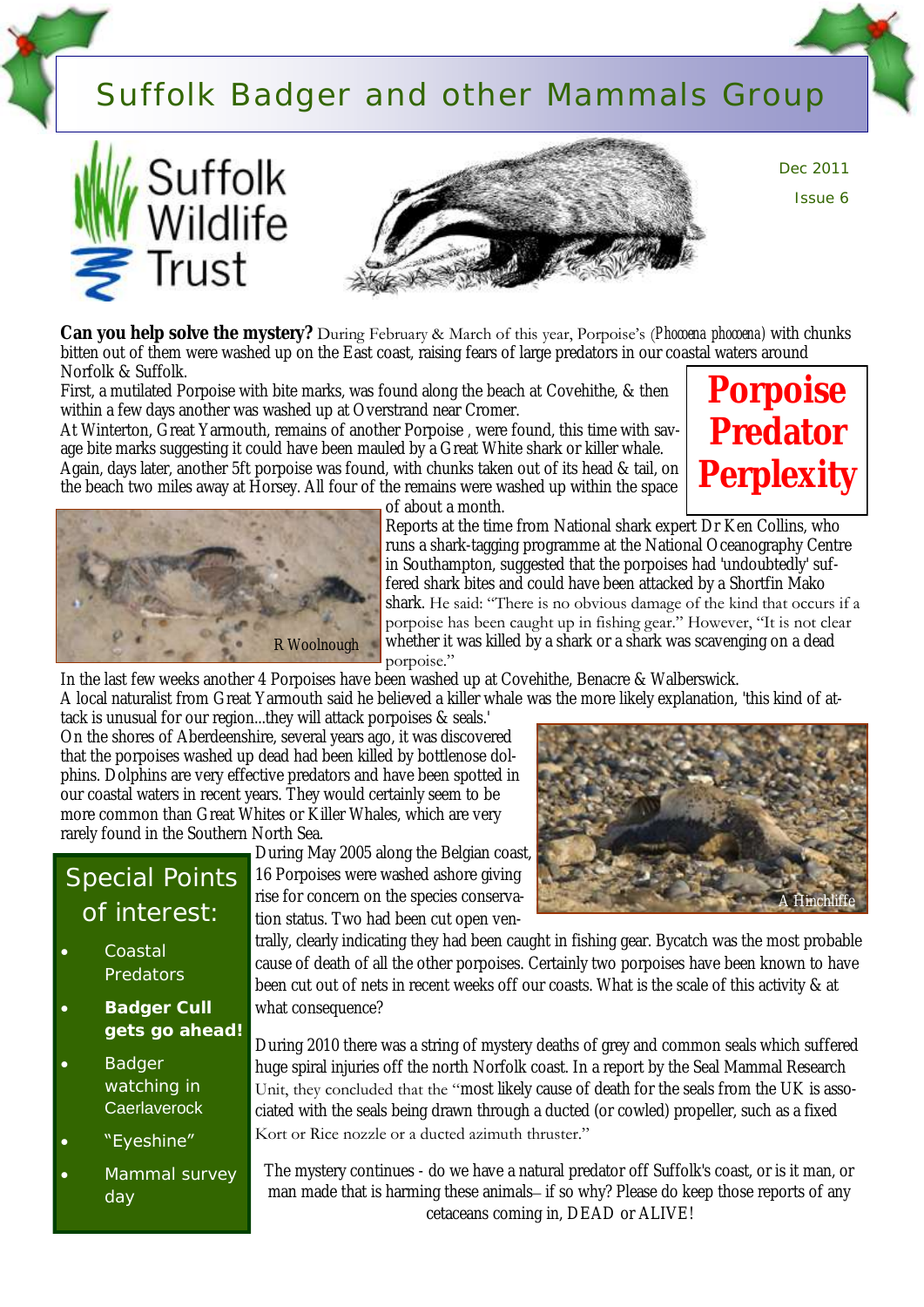## AGM 2011

Fantastic weather greeted all those who attended this years AGM, hosted very kindly by Mr Charles Lofts at Playford Mere. Mr Lofts very kindly allowed our group access to this amazing piece of Suffolk landscape and his love of the countryside and its wildlife clearly shone through as brightly as the sun!

One lucky member even spotted an Otter which he very nearly overlooked as a floating log, until its tail flipped up upon diving!

The afternoon's speakers commenced at the SWT's Foxburrow Farm with Dr Simone Bullion sending us nuts - to identify which mammals had been feeding on them & educating us on what signs to look out for.

**FREEPHONE 0800 321 600**

If you have any suggestions for topics, locations or speakers for next years AGM please do get in contact. Many Thanks to all those volunteers who made the day so enjoyable.

### **Otter Surveying in Suffolk**

With the announcement of the 2010 National Otter survey results indicating a healthy comeback, Surveys will continue to be carried out in order to keep a check on their progress within Suffolk. If you are interested in being trained & being part of the team to record their activity please contact Trudy Seagon or Penny Hemphill via the SWT at Ashbocking 01473 890089.

### **Fascinating Otter Facts? - Hans Kruuk**

"Otters spraint near trees, as dogs use lamp posts"

"Otters tend to spraint on vantage points or other striking objects for instance on the top of prominent rocks along the water's edge, under bridges, near trees or at the junctions of tributaries…they are often conspicuous & otters really go well out of their way to deposit a spraint on a prominent point. A

spraint is so small that an otter will have to produce many of them each day to satisfy the function of the elimination of food remains. These observations imply that spraints have another purpose probably scent communication."

"About 10 times more spraint can be found in winter than during summer"

"Male otters produce the smallest spraint; females next; & cubs the largest."

# *Suffolk Badger Update - Adrian Hinchliffe*

On 14th Dec, Caroline Spelman, the Environment Minister, announced the go ahead for **two 6 week trials to shoot 70% of free running Badgers** in those areas. "It is hoped to reduce Bovine TB by **16%**"

David Williams, Chairman of the Badger Trust said: "We are clearly very disappointed by this decision but now that it has been made, we will be studying it with our legal advisors to determine what action we shall take."

This announcement was made just after Defra had announced its new National Badger Survey of GB. The last one was completed in 1997 after an earlier one in the mid 1980's. The survey, to be carried out between now and 2013, is to address its obligations under the Bern Convention now a cull has been decided upon. How else can you kill 70% of Badgers in an area if you have no idea on numbers before hand?

In Suffolk, numbers and densities of Badgers & cattle are not in the same league as the South West. Providing cattle movements continue to ensure that Bovine TB is not brought into the county from high incidence areas, then long may we stay clear of this disease. Defra are now looking at restricting Camelid movements as they too are known to be carriers of the disease and currently have no restrictions on movement around the country.

This year we have seen several badgers reported being injured unfortunately many did not survive but thankfully after Alec Suttenwood's determination 1 badger from Lavenham did make it - Well done Alec (see story later)

I had some interesting photographs of badgers sent in this year, especially one of "Porridge" who visited Nathalie's Garden to feed from a chicken hopper. Unfortunately Nathalie's excitement of seeing and watching the badger turned to shock and utter distress as "Porridge" was no longer content with the chicken feed but attacked the chickens killing all bar 2. Thankfully measures have been put in place and to date no more attacks have taken place although the remaining

## *Useful Numbers*

To report the suspected poisoning of wildlife or pets call: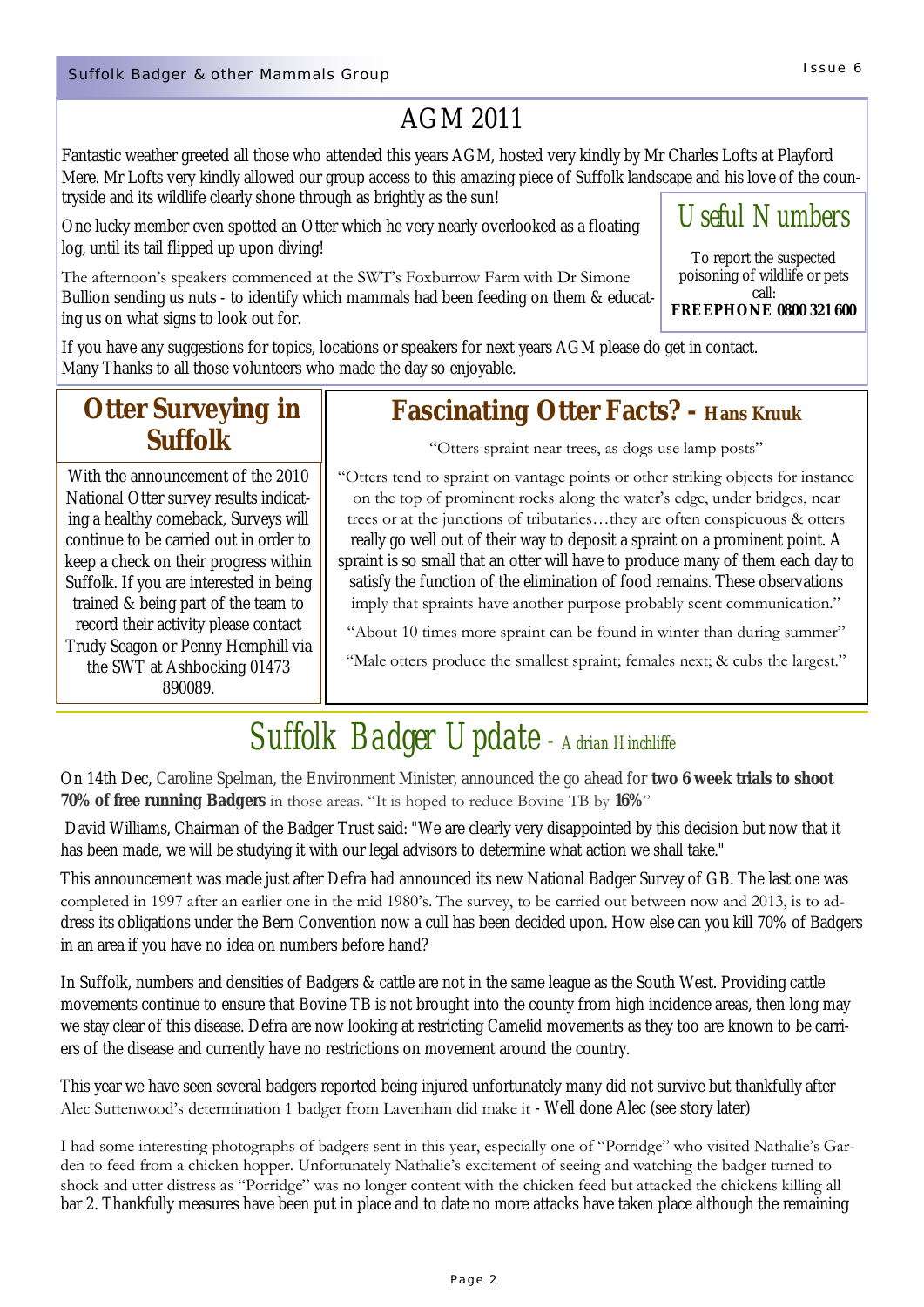#### Suffolk Badger Update (cont')

chickens have "good memories and will not go in the coop at night. They jump up onto our 6ft fence and when they are asleep, we have to put them to bed!"



Thankfully Nathalie took advice from the Suffolk Badger Group and has dealt with her problem. Earlier in the year however I had some gruesome pictures arrive showing the effects of snares

(unknown whether legal or illegal unfortunately) Fox's and at least 2 Badgers had been snared and clearly been in trauma for some time looking at the chewed sticks and scraped earth, before the wire finally ended the creatures lives. I hate Snares! They are indiscriminate and fail to distinguish between cats, dogs, badgers or their intended quarry.

On a happier note WE HAD CUBS AT THE BADGER HIDE! For the first time in several years people had fantastic views of up to 4 fluffed up, bouncing "Humbugs." Carole from the SWT has eagerly enrolled the help of several of our dedicated members to feed at the hide on a rota basis throughout the winter, so book now to see what excitement 2012 will bring - thank you Carole and all those helping out.

The group has now got a "Facebook" page so if this appeals "Like" us and you will receive updates and can join in discussions.

Lastly on behalf of all the "Working Group" I would like to





**Report from Badger Trust Conference 2011**

This Years Conference hosted by S. Yorkshire Badger Group, highlighted an increasing trend in "Wildlife Crime."

The Poem "Badger" should be a thing of the past but it was highlighted that such activities are still very much alive. Warnings were given saying that if you live in areas with abundant wildlife then those areas will at some point be a target. Criminals are not worried about mileage. This applies to Hare coursing, Deer & Fish poaching, Badger digging, baiting & poisoning as well as lamping with dogs.

If you suspect a crime call the police with any details such as car registrations etc but do not confront this criminals they may be armed and dangerous.

### **Badger**

When midnight comes a host of dogs and men Go out and track the badger to his den, And put a sack within the hole, and lie Till the old grunting badger passes by. He comes an hears - they let the strongest loose. The old fox gears the noise and drops the goose. The poacher shoots and hurries from the cry, And the old hare half wounded buzzes by. They get a forked stick to bear him down And clap the dogs and take him to the town, And bait him all the day with many dogs, And laugh and shout and fright the scampering hogs.

He runs along and bites at all he meets: They shout and hollo down the noisy streets.

He turns about to face the loud uproar And drives the rebels to their very door. The frequent stone is hurled where'er they go; When badgers fight, then everyone's a foe. The dogs are clapped and urged to join the fray' The badger turns and drives them all away. Though scarcely half as big, demure and small, He fights with dogs for hours and beats them all.

The heavy mastiff, savage in the fray, Lies down and licks his feet and turns away. The bulldog knows his match and waxes cold, The badger grins and never leaves his hold. He drives the crowd and follows at their heels And bites them through - the drunkard swears and reels

The frighted women take the boys away, The blackguard laughs and hurries on the fray. He tries to reach the woods, and awkward race, But sticks and cudgels quickly stop the chase. He turns again and drives the noisy crowd And beats the many dogs in noises loud. He drives away and beats them every one, And then they loose them all and set them on. He falls as dead and kicked by boys and men, Then starts and grins and drives the crowd again; Till kicked and torn and beaten out he lies And leaves his hold and crackles, groans, and dies.

## **John Clare(1793 - 1864)**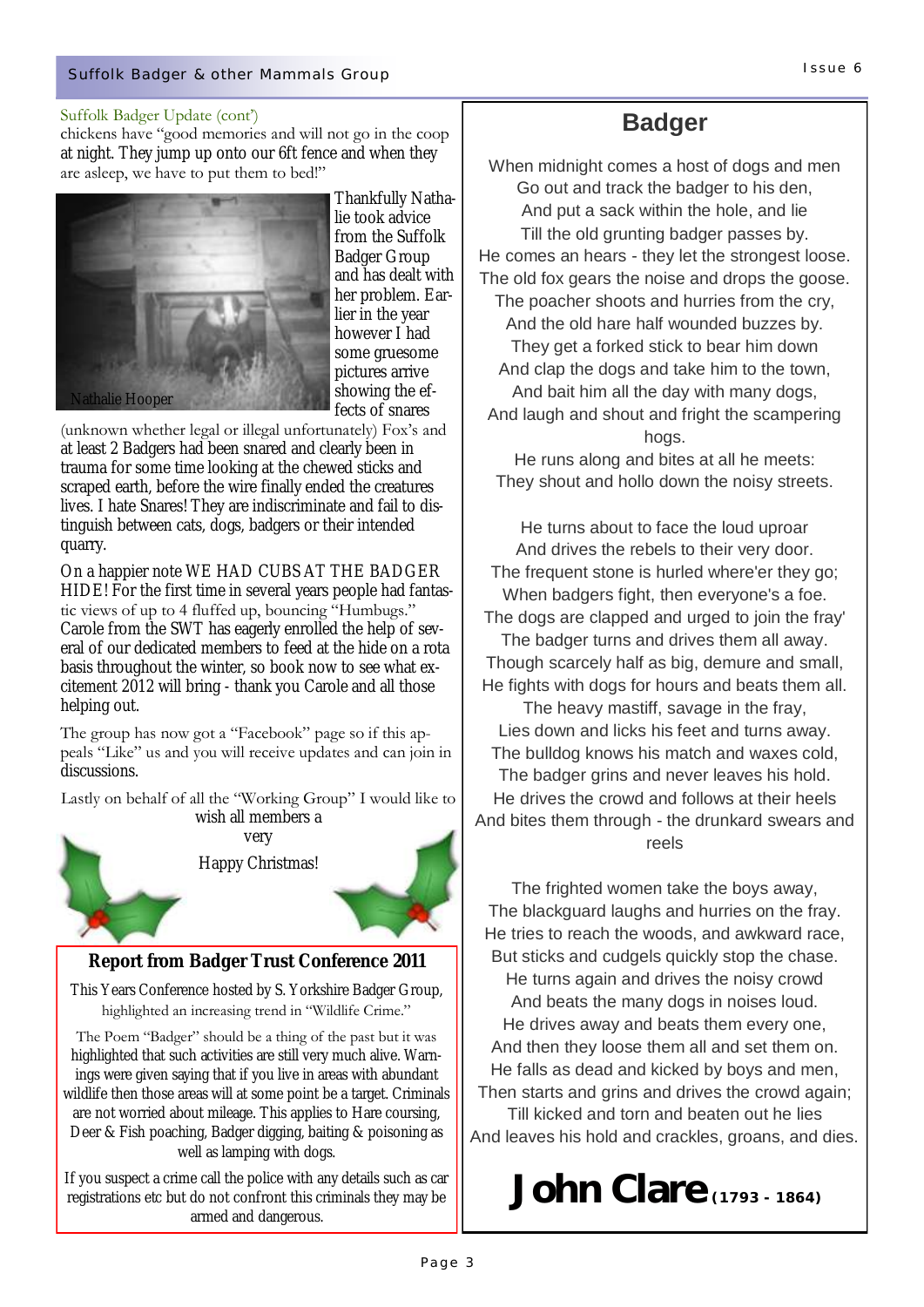## Suffolk Badger & other Mammals Group | Remote Camera, Action! | <sup>Issue 6</sup>

Suffolk Badger Groups' remote camera device, supplied by Gardenature, has been already well used monitoring 2 injured badgers in rehab. Sometimes we get complaints about "our" badgers digging in peoples gardens. They do this as they forage, especially during dry periods in the year, but sometimes the Badger is not the culprit & the remote camera is a useful tool to help prove either way.

#### aardenat **WILDLIFE CAMERA SYSTEM:**

Several of our members benefited a 10% discount off selected wildlife / nestbox camera systems (excluding accessories and other prodcts).

(http://www.gardenature.co.uk/)



**Lavenham Rescue - Alec Suttenwood**

After receiving a call for an unconscious badger just outside Lavenham, Alec Suttenwood was asked to attend. Alec met "China" who had moved the badger out of the road & phoned us, & proceeded to tend its injuries. However, as is often the case the badger withdrew into itself. Aided with honey, a stick and a few raw eggs, the badger eventually perked up and started to eat and gain weight. After 4 weeks Alec finally gave "China" a call to attend its release. However the badger did not want to leave and had to be unceremoniously upended out of its cage before realising it was free to go. It trundled off into the undergrowth pausing for a moment, looked behind and then disappeared. There were 3 very large grins! Job Well done!





# **Mammal Survey Day**

# **Haverhill Area**

Looking for signs of badgers, otters, water voles and any other mammals we can find. Working in small groups with an experienced leader and then meeting up to compare finds A feast of prints and poo!

#### Sunday 5<sup>th</sup> February 10.00am until 3.30pm.

Just let Adrian know if you are interested and we will confirm meeting place and shared transport arrangements where possible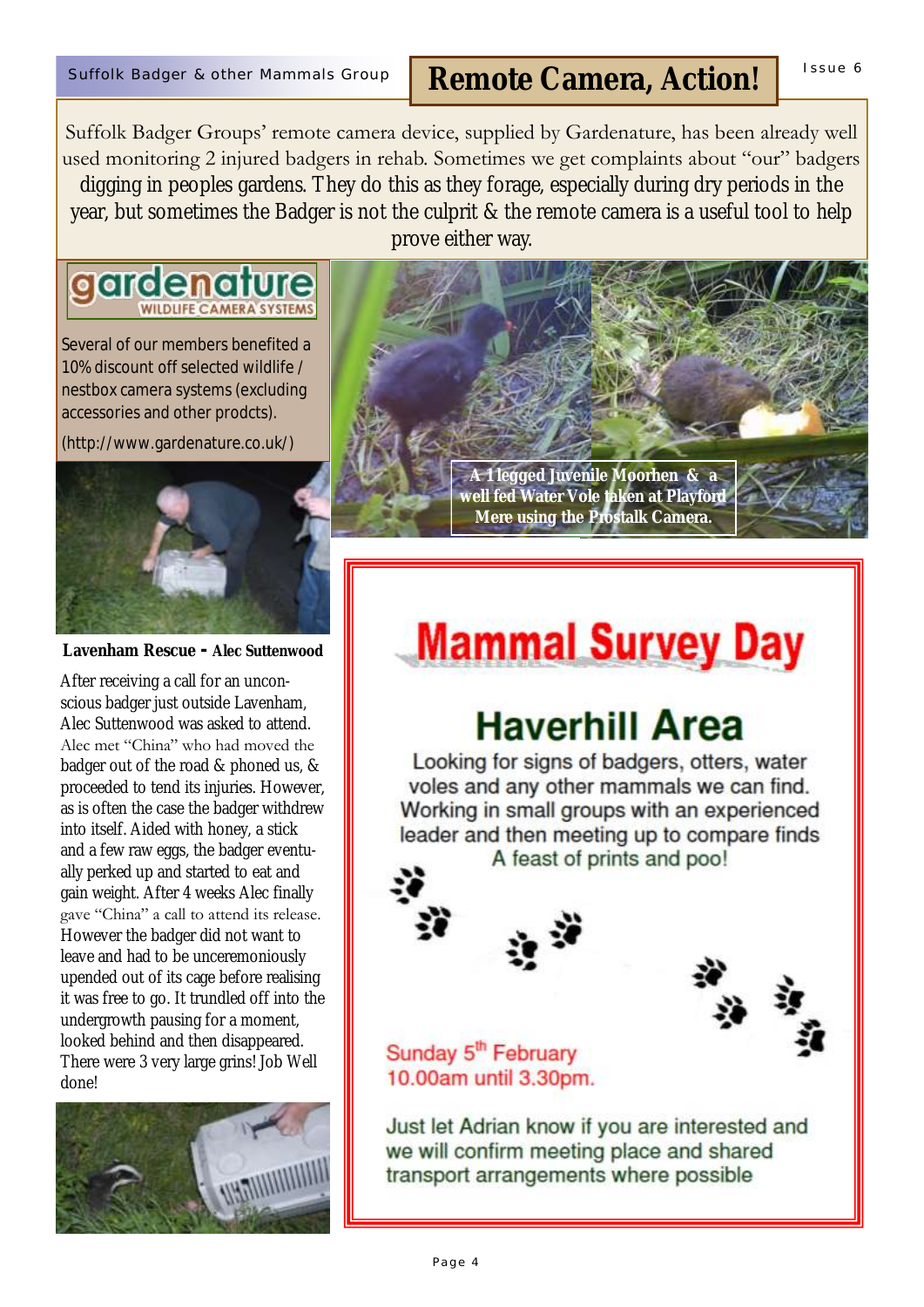# Members Scoop!

### **Badger watch at Caerlaverock**

#### Nick Gibbons

 Do you have an interesting story / comment / picture with reference to any mammal? Send them in to me for possible inclusion in future editions of our newsletter. AH

Having just spent a few days at Caerlaverock WWT reserve, it was a great place to spend the evening watching badgers from the conservatory of the farmhouse. This is a great bonus for stopping in the accommodation there.

The warden puts out nuts under a variety of guises such as two bricks with peanuts in the frog of the lower one, and under larger stones. He also smears some honey on the branches of some large logs behind the blocks.

On our first night the first animal that arrived was a young vixen. She was particularly interested in the honey and made a good meal of it before looking for the nuts. Clearly this was not a first visit as she adeptly took the top brick off one of the pairs to reveal the peanuts below. Ten minutes after the vixen had arrived our first badger turned up, quite small and probably last years young. This animal was quite nervous and although prodding the bricks with its snout it did not seem able to know how to push the top brick off. The badger and fox then circulated around the site neither seeming quite sure of the other. The badger then decided to go and eat the peanuts off the brick the vixen had turned over while the vixen went and turned over another brick and ate those.

Soon a second juvenile badger appeared followed by a much larger adult. The vixen decided that enough was enough at this stage and left. The adult badger was able to tackle the larger stone and pushed it aside to get at the nuts underneath. With all the nuts gone from the bricks the second young badger then managed to push the adult away from the block to get at the remaining nuts and the adult left the scene. The first juvenile made vain attempts to get some of the nuts but was fended off very successfully and eventually gave up the fight. As someone puts it, they looked like a couple of kids scrapping over a toy!

The following morning while walking round the site we kept an eye out for any setts and quickly identified two that were in use some 300m apart. They were dug in the banks of the reserve pathways and were readily spotted.

On our second evening something had had a go at the available food in daylight as two of the sets of bricks were turned over and eaten and a third had been turned over but the nuts left. The first arrival we saw was a nervous juvenile badger

which soon left without tackling any of the nuts or honey. Soon a larger animal arrived that was clearly identified by some light stripes on its flanks and also some bald areas above the tail which looked like it had been in a fight. A second small badger arrived, and again pushed the adult off the easy to get to nuts within the bricks. The adult partially pushed the larger rock aside and started to eat these without disturbance. Having finished most the nuts on the bricks the juvenile

then managed to push the adult away from the larger block and the adult left. The juvenile was not strong enough to push the block off the remaining nuts underneath but in a determined manner proceeded to dig a hole alongside the block to get to them. It then finished off the nuts off the bricks and left.

On our final evening we only had a single visitor which was the well marked adult from the previous night and so he had a real feast, eating all the peanuts but leaving the honey.

It was certainly better than watching television!

#### Feral Ferrets? - Richard Woolnough

It's grim down **Outh for ferrets** 

I was lighting the woodburner early the other morning with the Daily Telegraph when I caught sight of a headline *"It's grim down South for ferrets."* It stated that

*"a rescue centre has been overrun by abandoned ferrets because the archetypal Northern rodent is an increasingly "trendy" pet."* Really they said it's a rodent….and then they told me that "*the RSPCA in Martlesham, Suffolk, said it received an unusually high number of strays this year".* Is that the same as being overrun? Anyway it got me thinking about whether ferrets are living in the countryside without any human assistance or whether they are really abandoned. Domestic cats do not seem to be able to exist without human support in this Country although they are a terrible pest in New Zealand for example. Of course the ferret's close relative the polecat is now making a comeback and that has no problem with surviving without our help.

N.B. The D.T. is excellent for lighting fires but not convinced by its primary purpose but I get them from the mother-in-law!